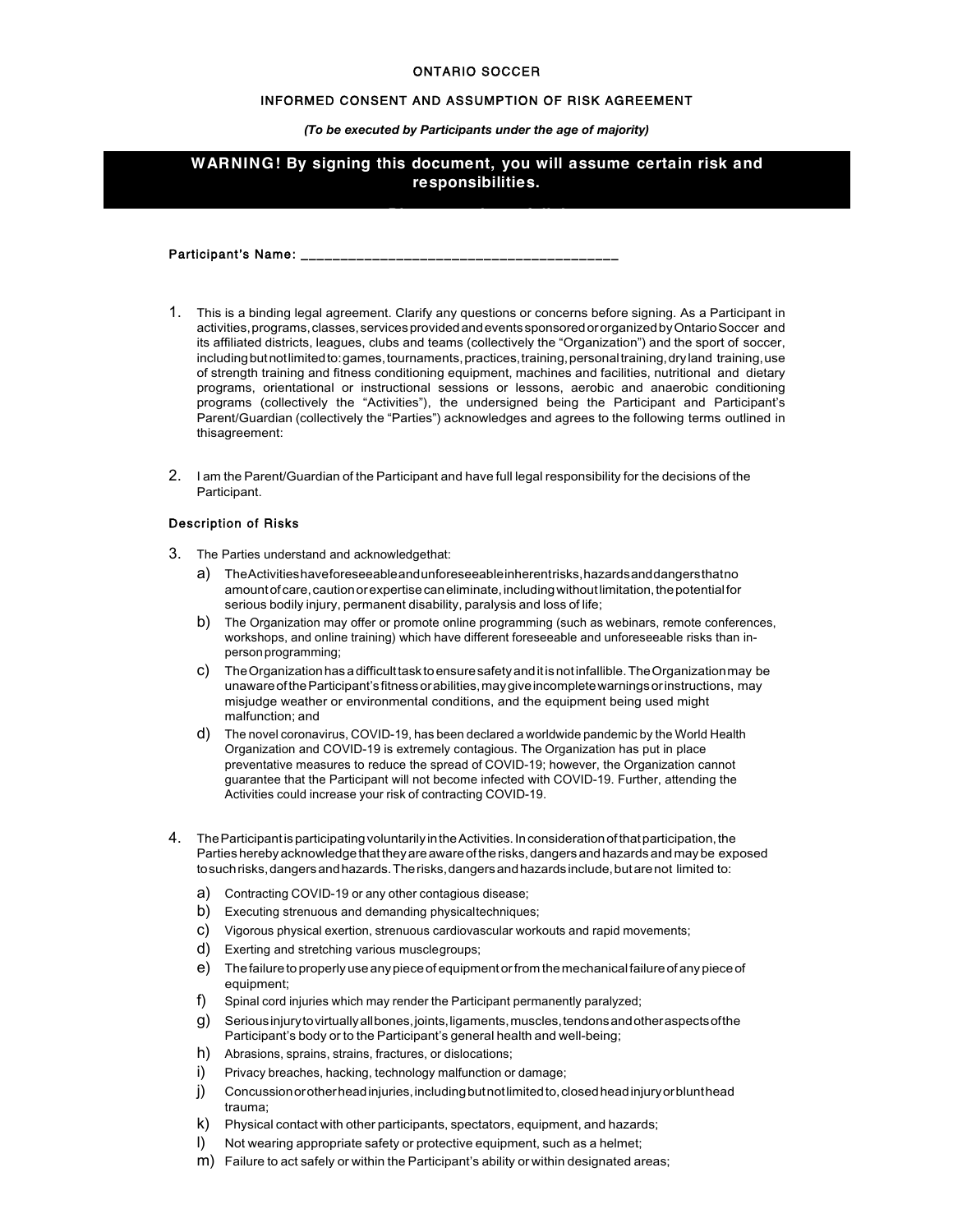- n) Grass, turf, and other surfaces including bacterial infections and rashes;
- o) Collisions with fences, poles, stands, and soccer equipment;
- p) Negligence of other persons, including other spectators, participants, or employees;
- q) Weather conditions; and
- r) Traveltoandfromcompetitiveeventsandassociatednon-competitiveeventswhicharean integral part of theActivities.
- ◻ *We have read and agree to be bound by paragraphs 1 and 4*

# Terms

- 5. InconsiderationoftheOrganizationallowingtheParticipanttoparticipateintheActivities,theParties agree:
	- a) That the Participant's mental and physical condition is appropriate to participate in the Activities;
	- b) ThatwhentheParticipantpracticesortrainsinhisorherownspace,thePartiesareresponsible for the Participant's surroundings and the location and equipment that is selected for the Participant;
	- c) To comply with the rules and regulations for participation in the Activities;
	- d) To comply with the rules of the facility or equipment;
	- e) That if the Participant observes an unusual significant hazard or risk, the Participant will remove themselves from participation and bring such to the attention of an Organization representative immediately;
	- f) TherisksassociatedwiththeActivitiesareincreasedwhentheParticipantisimpairedandthe Participant agrees not to participate if impaired in any way;
	- $g$ ) That it is their sole responsibility to assess whether any Activities are too difficult for the Participant.BytheParticipantcommencinganActivity,theyacknowledgeandacceptthe suitability and conditions of the Activity;
	- h) ThattheyareresponsibleforthechoiceoftheParticipant'sprotectiveequipmentandthesecure fitting of the protective equipment;
	- i) That COVID-19 is contagious in nature and the Participant may be exposed to or infected by COVID-19andsuchexposuremayresultinpersonalinjury,illness,permanentdisabilityordeath and voluntarily agree to assume all of the foregoing risks.
- 6. In consideration of the Organization allowing theParticipant to participate, the Parties agree:
	- a) ThatthePartiesarenotrelying onanyoralorwrittenstatementsmadeby theOrganizationor their agents, whether in brochure or advertisementor in individual conversations, to agree to be involved in the Activities; and
	- b) ThattheOrganizationisnotresponsibleorliableforanydamagetotheParticipant'svehicle, property, or equipment that may occur as a result of the Activities.
- ◻ *We have read and agree to be bound by paragraphs 4-6*

#### General

- 7. The Parties agree that in the event that they file a lawsuit against the Organization, they agree to do so solelyintheprovinceofOntario,CanadaandtheyfurtheragreethatthesubstantivelawofOntario will apply without regard to conflict of law rules.
- 8. ThePartiesexpresslyagreethatthisAgreementisintendedtobeasbroadandinclusiveasis permitted by law and that if any of its provisions are held to be invalid, the balance shall, notwithstanding, continue in full legal force and effect.

#### Acknowledgement

9. The Parties acknowledge that they have read this agreement and understand it, that they have executed this agreement voluntarily, and that this Agreement is to be binding upon themselves, their heirs, their spouses, parents, guardians, next of kin, executors, administrators and legal or personal representatives.